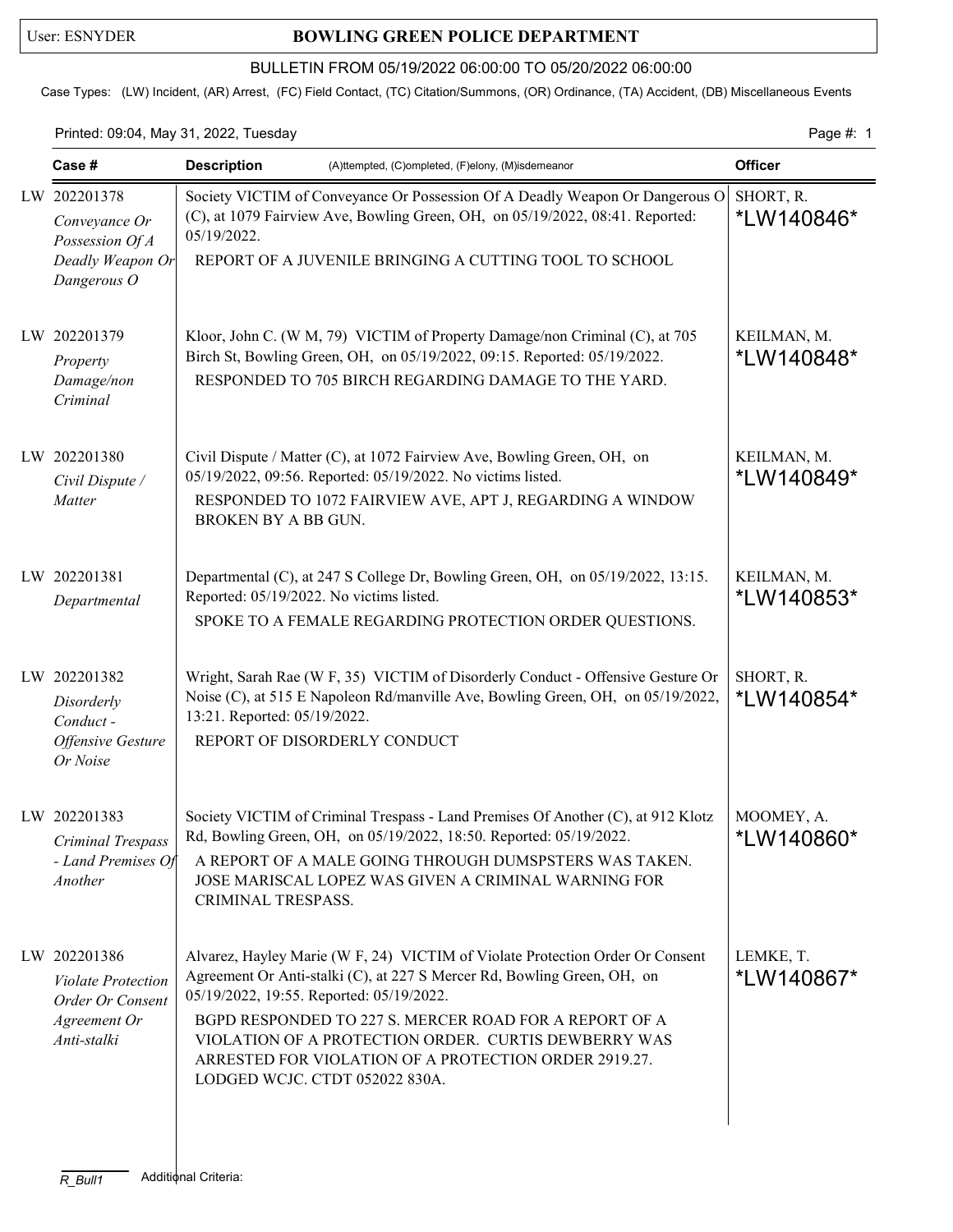| Case #                                                                             | <b>Description</b><br>(A)ttempted, (C)ompleted, (F)elony, (M)isdemeanor |                                                                                                                                                                                                                                                                                                                                                                                                                                                                                                                                                                 |                             |  |  |  |
|------------------------------------------------------------------------------------|-------------------------------------------------------------------------|-----------------------------------------------------------------------------------------------------------------------------------------------------------------------------------------------------------------------------------------------------------------------------------------------------------------------------------------------------------------------------------------------------------------------------------------------------------------------------------------------------------------------------------------------------------------|-----------------------------|--|--|--|
| LW 202201384<br>Theft - Shoplifting                                                | GYPSY LANE RD.                                                          | Walmart VICTIM of Theft - Shoplifting (C), at 131 W Gypsy Lane Rd, Bowling<br>Green, OH, on 05/19/2022, 20:30. Reported: 05/19/2022. Tot.Est.Loss: \$86.<br>A REPORT WAS TAKEN OF A SHOPLIFTING AT WALMART, 131 W.<br>TAYLER TUSSING WAS CITED FOR THEFT/SHOPLIFTING 2913.02A1.                                                                                                                                                                                                                                                                                 | MOOMEY, A.<br>*LW140865*    |  |  |  |
|                                                                                    | CTDT 060122 10A.<br>060122 10A.<br>060122 10A.                          | AVA BLOOM WAS CITED FOR THEFT/SHOPLIFTING 2913.02A1. CTDT<br>RIELY KERN WAS CITED FOR THEFT/SHOPLIFTING 2913.02A1. CTDT                                                                                                                                                                                                                                                                                                                                                                                                                                         |                             |  |  |  |
| LW 202201385<br>Drug Abuse -<br>Marijuana                                          |                                                                         | Society VICTIM of Drug Abuse - Marijuana (C), at 131 W Gypsy Lane Rd, Bowling<br>Green, OH, on 05/19/2022, 20:52. Reported: 05/19/2022.<br>BRYCE ANTHONY POULIN WAS CITED FOR POSSESSION OF DRUGS OF<br>ABUSE/MARIJUANA 2925.11C3. CTDT 060122 10A.                                                                                                                                                                                                                                                                                                             | FAIRBANKS, C.<br>*LW140863* |  |  |  |
| LW 202201387<br>Disorderly<br>Conduct-<br><b>Offensive Gesture</b><br>Or Noise     | TALKING LOUDLY.                                                         | Society VICTIM of Disorderly Conduct - Offensive Gesture Or Noise (C), at 2055<br>Napoleon Rd, Bowling Green, OH, on 05/19/2022, 23:48. Reported: 05/19/2022.<br>RESPONDED TO 2055 NAPOLEON ROAD APT 11G FOR A REPORT OF<br>LOUD MUSIC AND PEOPLE.APPOXIMATELY EIGHT PEOPLE WERE<br>OBSERVED INSIDE THE RESIDENCE AND THEY COULD BE HEARD<br><b>JACOB CADY WAS IDENTIFIED AS A RESIDENT. CADY ADMITTED</b><br>LOUD MUSIC WAS PLAYED EARLIER AND THAT PEOPLE WERE<br>YELLING WHILE PLAYING A GAME. CADY WAS ISSUED A CRIMINAL<br>WARNING FOR DISORDERLY CONDUCT. | SHIMEL, A.<br>*LW140868*    |  |  |  |
| LW 202201388<br>Driving While<br><b>Under The</b><br>Influence Of<br>Alcohol/Drugs | OH OL THAT WAS CONFISCATED.                                             | Society VICTIM of Driving While Under The Influence Of Alcohol/ Drugs (C), at 434<br>E Wooster St, Bowling Green, OH, on 05/20/2022, 02:34. Reported: 05/20/2022.<br>JAMES AGAN WAS CITED FOR TRAFFIC CONTROL DEVICE/NO TURN<br>ON RED 4511.12 AND OVI/REFUSAL 4511.19A1A. CTDT 052322 1P.<br>052022 ORIGINAL BMV2255 SENT TO BMV/COLUMBUS ALONG WITH                                                                                                                                                                                                           | GARMAN, K.<br>*LW140871*    |  |  |  |
| LW 202201389<br>Disorderly<br>Conduct-<br>Offensive Gesture<br>Or Noise            | A NOISE COMPLAINT.<br>DISORDERLY CONDUCT.                               | Society VICTIM of Disorderly Conduct - Offensive Gesture Or Noise (C), at 907 N<br>Enterprise St, Bowling Green, OH, on 05/20/2022, 04:16. Reported: 05/20/2022.<br>BGPD RESPONDED TO 907 N. ENTERPRISE STREET FOR A REPORT OF<br>BENJAMIN HALLETT WAS GIVEN A CRIMINAL WARNING FOR                                                                                                                                                                                                                                                                             | LEMKE, T.<br>*LW140873*     |  |  |  |